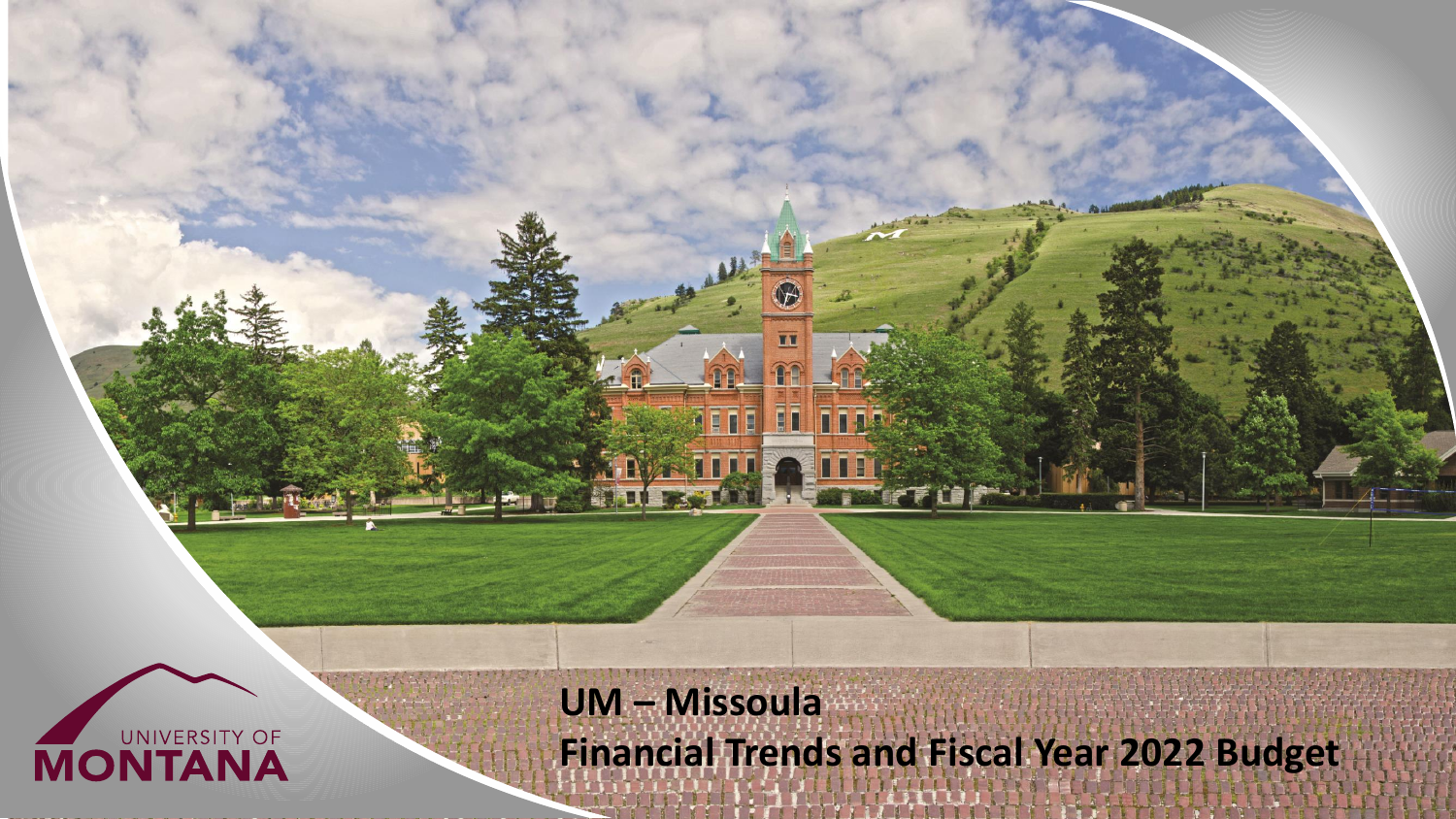#### History of State fund deficits and the reserve funds available for offset

|                                                       | <b>Biennium 13</b> |                | <b>Biennium 15</b> |                                       | <b>Biennium 17</b>       |              | <b>Biennium 19</b>      |                         | <b>Biennium 21</b> |                         | <b>Biennium 23</b> |                           |
|-------------------------------------------------------|--------------------|----------------|--------------------|---------------------------------------|--------------------------|--------------|-------------------------|-------------------------|--------------------|-------------------------|--------------------|---------------------------|
|                                                       | 2012               | 2013           | 2014               | 2015                                  | 2016                     | 2017         | 2018                    | 2019                    | 2020               | 2021                    | 2022 Budget        | <b>Change 2012 - 2021</b> |
| Gross Revenue (excluding transfers in)                | 151,070,751        | 154,795,918    | 151,403,575        | 154,726,674                           | 148,452,541              | 147,917,416  | 146,113,838             | 143,765,782             | 139,654,369        | 138,041,561             | 140,788,570        | (10, 282, 181)            |
| <b>Waivers &amp; Scholarships</b>                     | (13, 558, 943)     | (13, 419, 248) | (14, 534, 594)     | (15, 338, 144)                        | (14, 345, 272)           | (13,524,746) | (15,501,617)            | (16, 554, 804)          | (16, 159, 807)     | (17, 439, 667)          | (17, 150, 000)     | (3,591,057)               |
| <b>Net Revenue</b>                                    | 137,511,808        | 141,376,670    |                    | 136,868,981  139,388,531  134,107,269 |                          | 134,392,670  |                         | 130,612,221 127,210,978 | 123,494,562        | 120,601,894             | 123,638,570        | (13,873,238)              |
| <b>Personal Services Expense</b>                      | 113,525,437        | 119,287,519    | 120,657,173        | 122,138,448                           | 120,683,603              | 117,382,884  | 113,600,012 110,530,380 |                         |                    | 113,091,730 111,962,606 | 117,434,005        | 3,908,568                 |
| <b>Operating and Capital Expense</b>                  | 17,205,760         | 17,779,367     | 13,803,355         | 17,532,703                            | 16,190,516               | 14,723,802   | 13,602,090              | 14,725,692              | 13,459,785         | 13,293,213              | 12,463,905         | (4,741,855)               |
| <b>Transfers Out of General Fund</b>                  | 9,725,891          | 4,358,247      | 2,590,146          | 1,340,298                             | 1,255,466                | 2,464,411    | 903,342                 | 1,412,887               | 580,181            | 1,055,980               | 540,660            | (9, 185, 231)             |
| <b>Total Expenses</b>                                 | 140,457,088        | 141,425,133    | 137,050,674        | 141,011,449                           | 138,129,585              | 134,571,096  | 128,105,444             | 126,668,959             | 127,131,696        | 126,311,799             | 130,438,570        | (10, 018, 518)            |
|                                                       |                    |                |                    |                                       |                          |              |                         |                         |                    |                         |                    |                           |
| <b>Net Operating Surplus or (Deficit)</b>             | (2,945,280)        | (48, 463)      | (181, 693)         | (1,622,918)                           | (4,022,316)              | (178, 427)   | 2,506,776               | 542,019                 | (3,637,134)        | (5,709,905)             | (6.800.000)        | (3,854,720)               |
| <b>Reserve Funds Balances</b>                         |                    |                |                    |                                       |                          |              |                         |                         |                    |                         |                    |                           |
| <b>Termination Pool</b>                               | 1,022,837          | 1,022,504      | 1,022,504          | 51,709                                |                          |              |                         |                         |                    |                         |                    | (1,022,837)               |
| <b>Covid Funding</b>                                  |                    |                |                    |                                       |                          |              |                         |                         |                    | 5,303,074               | 6,800,000          | 6,800,000                 |
| <b>Scholarships &amp; Stipends</b>                    |                    | 185,419        |                    | 3,124                                 | 3,124                    |              |                         |                         | 3,133              |                         |                    |                           |
| <b>Enrollment Contingency</b>                         | 5,724,699          | 2,154,764      | 1,154,158          | 509,092                               | $\overline{\phantom{a}}$ | 1,360,001    | 1,360,001               | 4,416,064               | 582,064            | 175,233                 | 175,233            | (5,549,466)               |
| <b>Reverted Appropriations - Deferred Maintenance</b> | 236,200            | 234,966        | 192,651            | 212,846                               | 220,515                  | 200,515      |                         |                         |                    |                         |                    | (236, 200)                |
| <b>Total Balance Reserve Funds</b>                    | 6,983,736          | 3,597,653      | 2,369,313          | 776,771                               | 223,639                  | 1,560,516    | 1,360,001               | 4,416,064               | 585,197            | 5,478,307               | 6,975,233          | (8,503)                   |

Notes:

• Transfers in early years include funding IT and Facilities projects outside of the operating fund. This funding source has been cut off in recent years.

• FY2018 - \$2M voluntary retirement was funded by OCHE in a separate fund. • FY19 Transfers increased due to asbestos mitigation measures.

UNIVERSITY OF MONTANA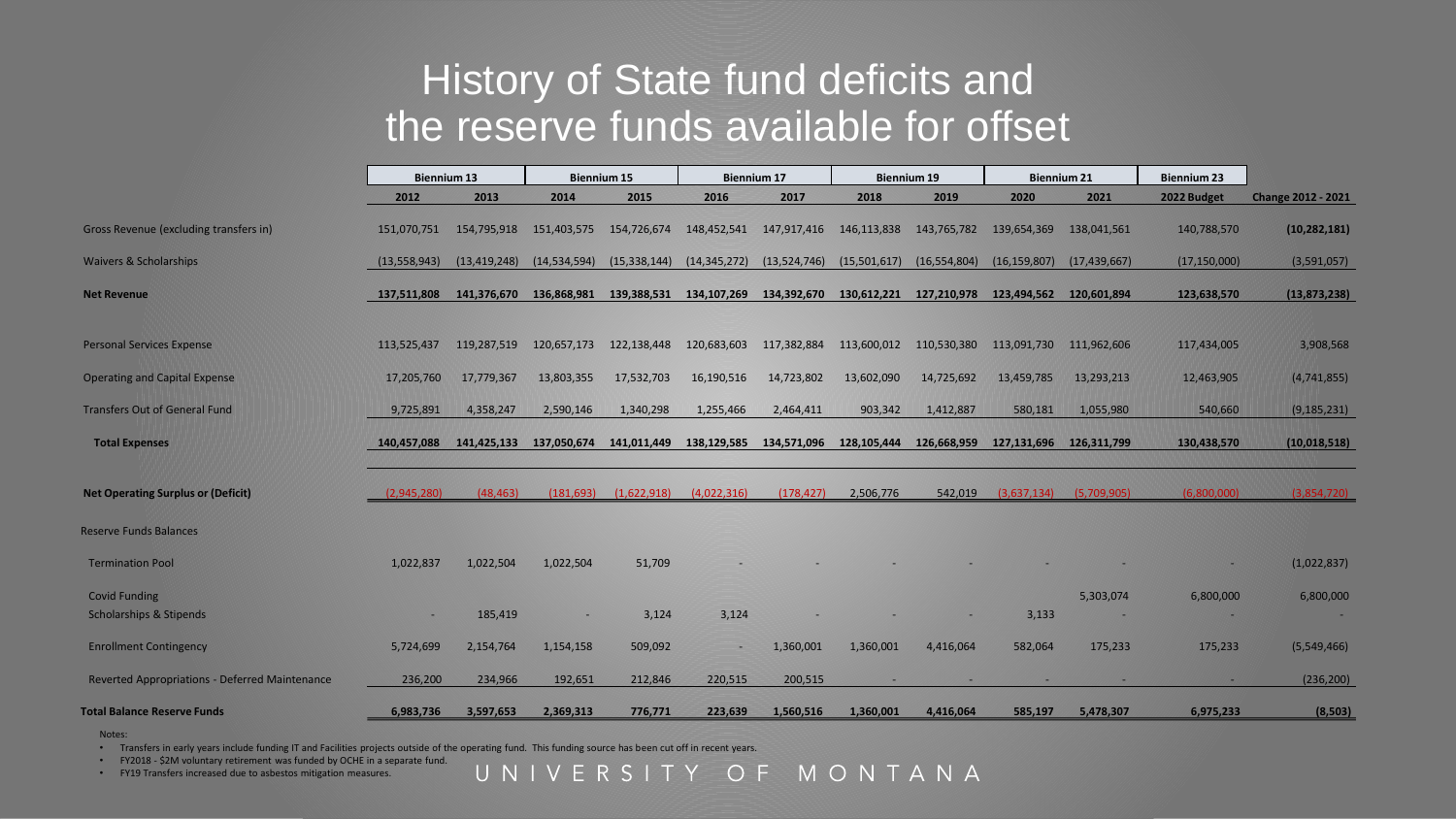#### Spending has declined, but revenues have decreased at a faster rate



#### UNIVERSITY OF MONTANA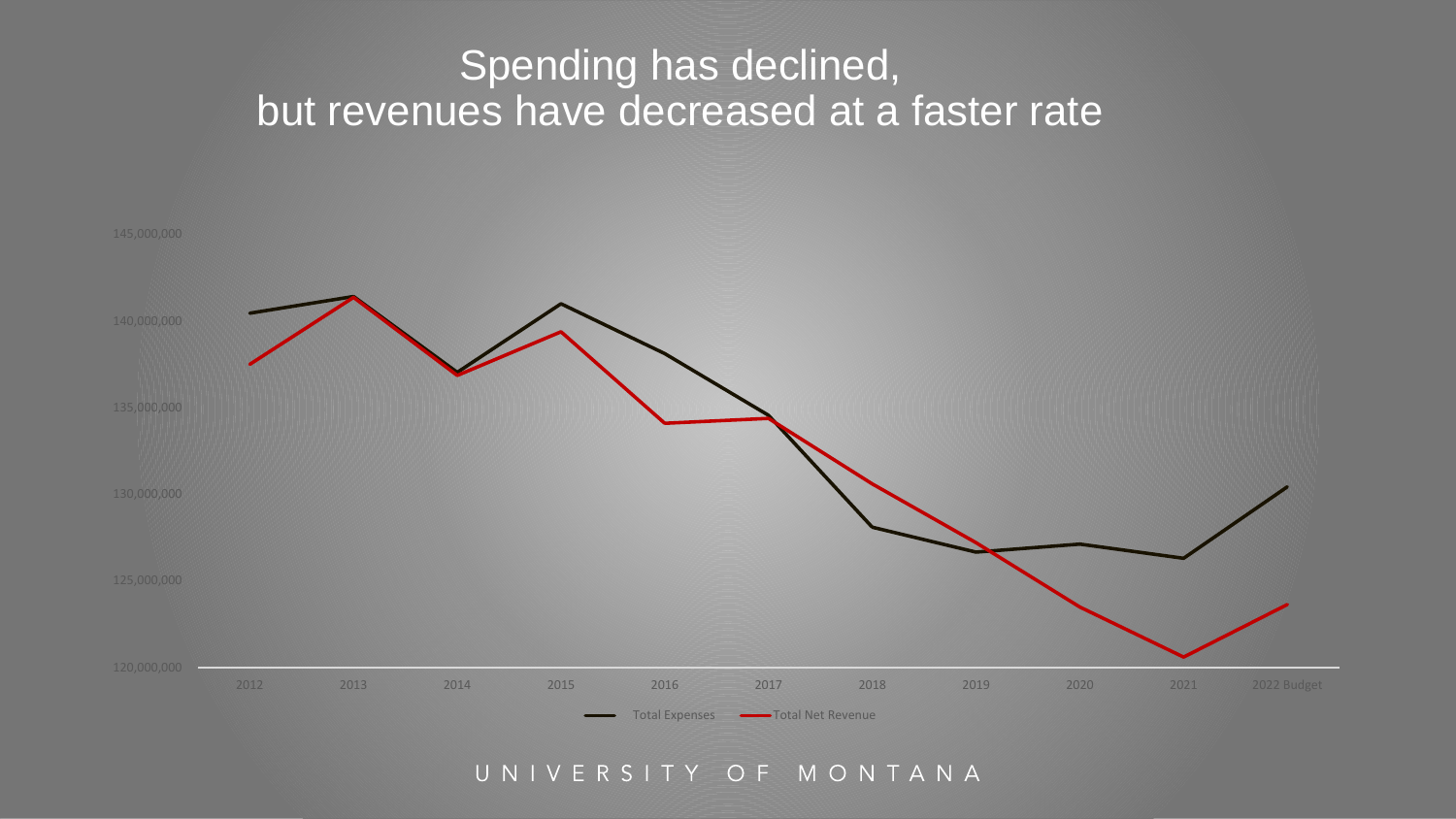#### Net tuition and fees have continued to decline, only partially offset by gradual increases in State allocations



UNIVERSITY OF MONTANA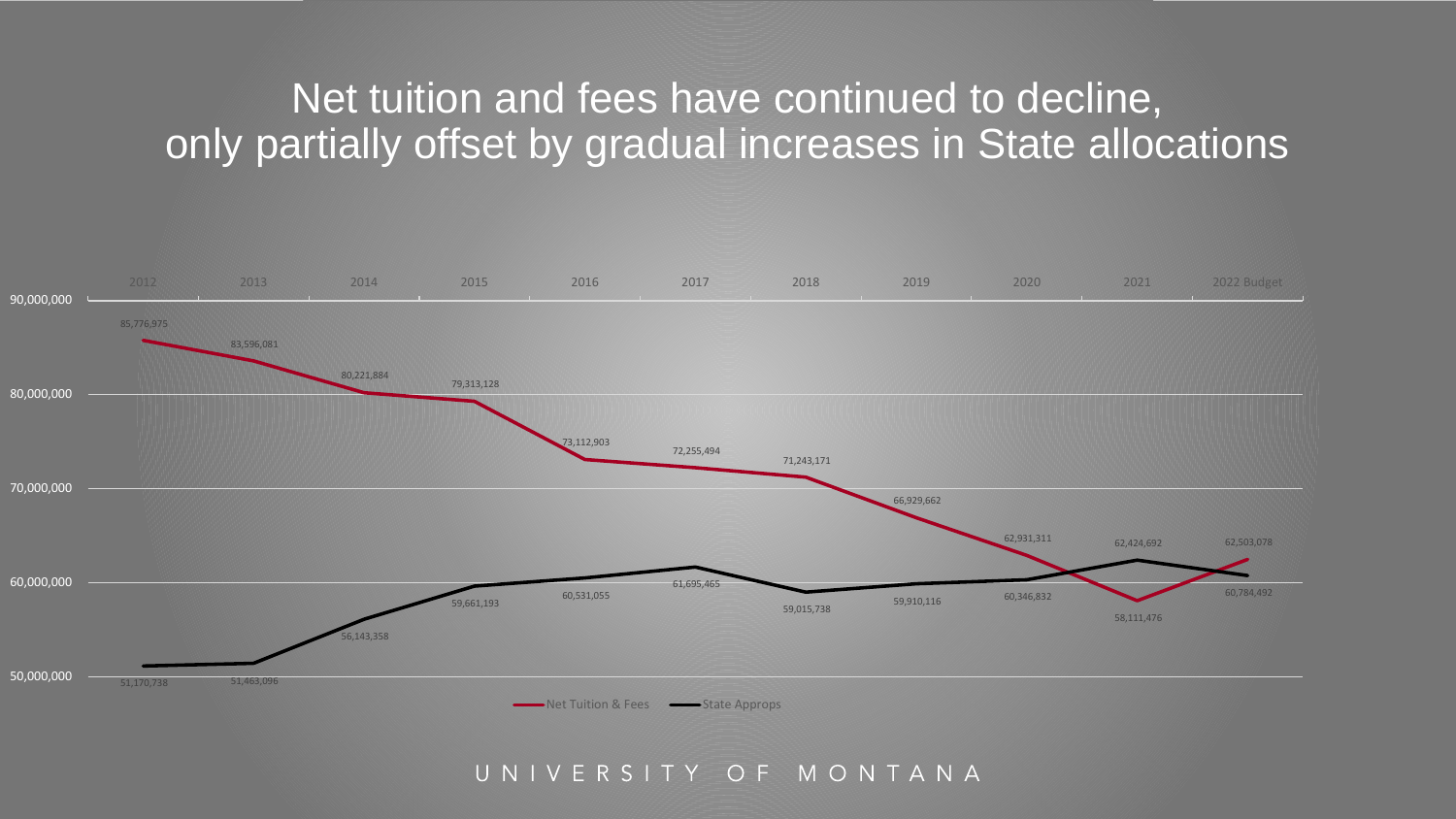#### Labor and benefit escalations (CBA agreements, pay plan) have offset expense reductions from declining FTE employees



Note: In Fiscal 2017 the University's expense for health insurance increased from \$887 per month to \$1,054 per month for all benefit eligible employees.

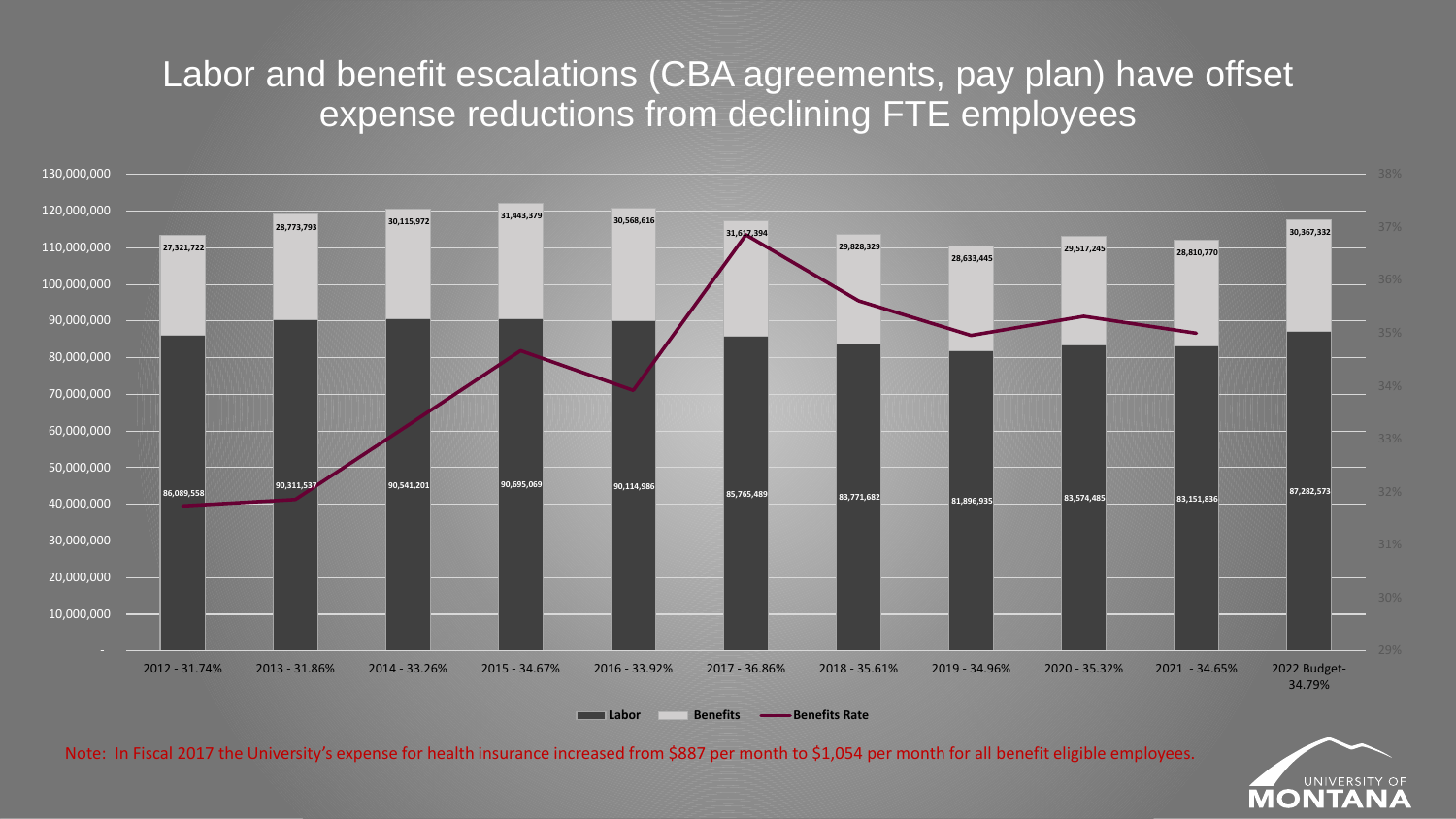#### Program 01 – Instruction Expenses ("I" Indices)



UNIVERSITY ONTA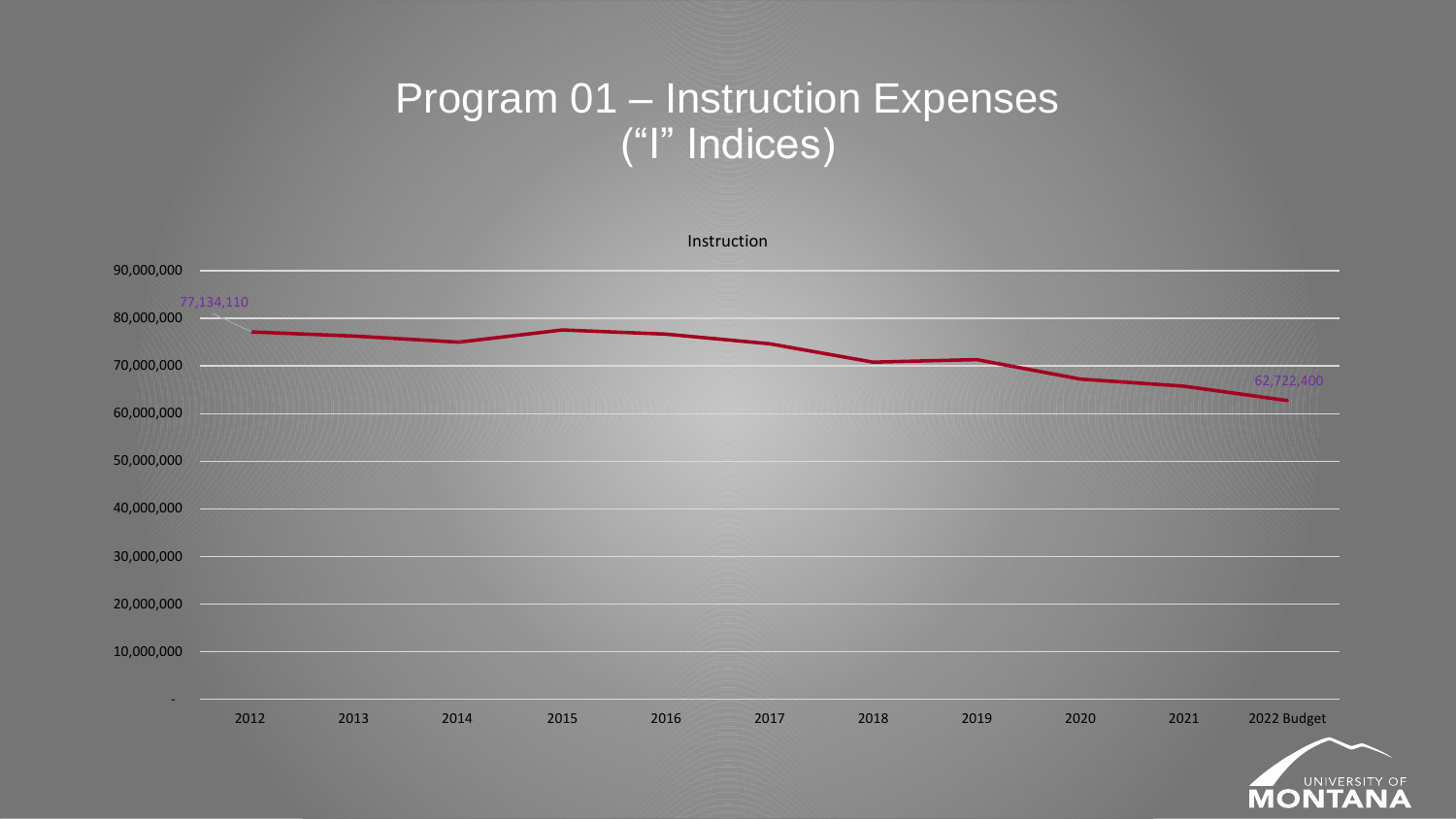#### Program 02 – Organized Research Expenses ("R" Indices)



UNIVERSITY ONTA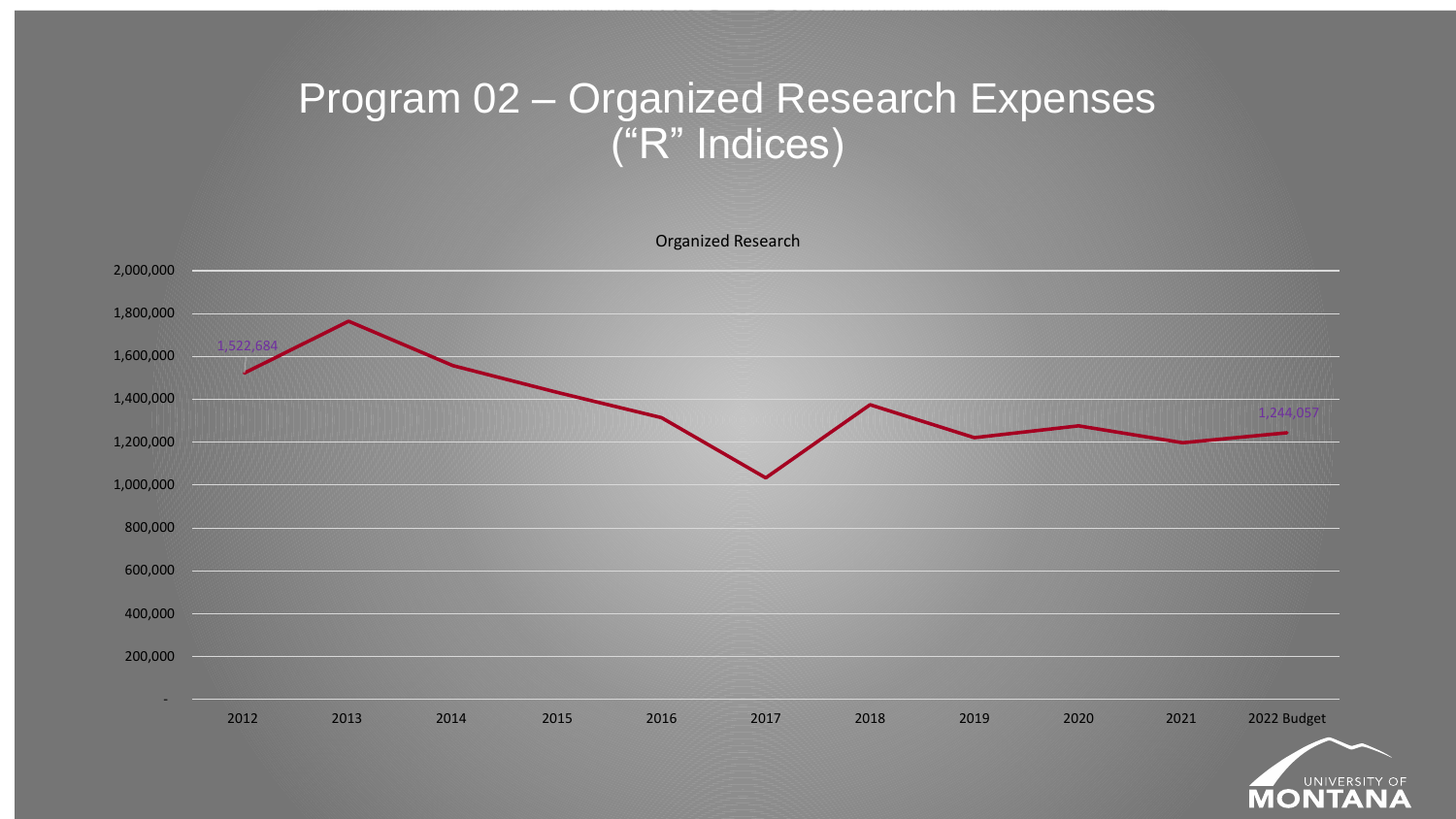#### Program 03 – Public Service Expenses ("P" Indices)

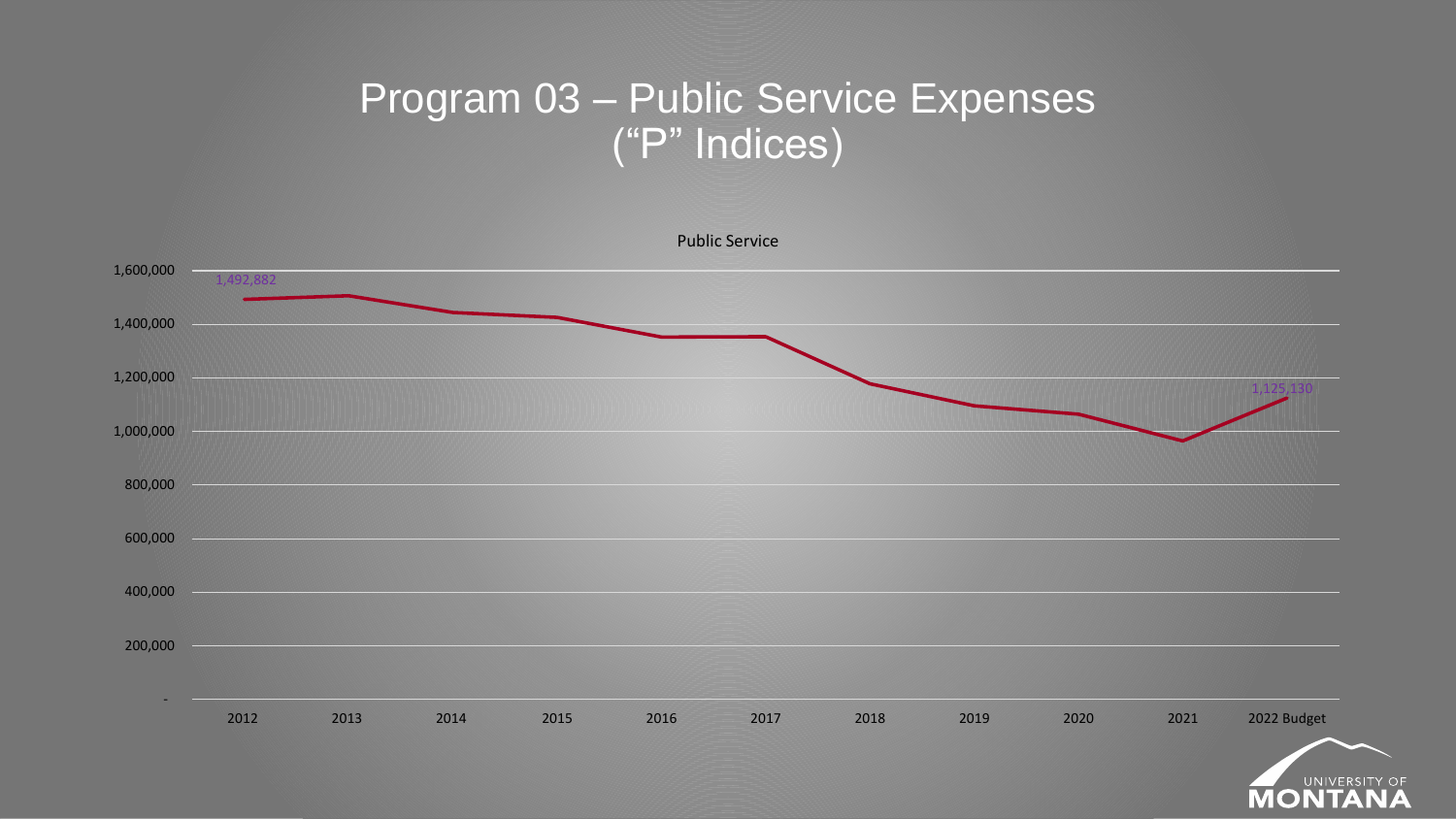#### Program 04 – Academic Support Expenses ("A" Indices)

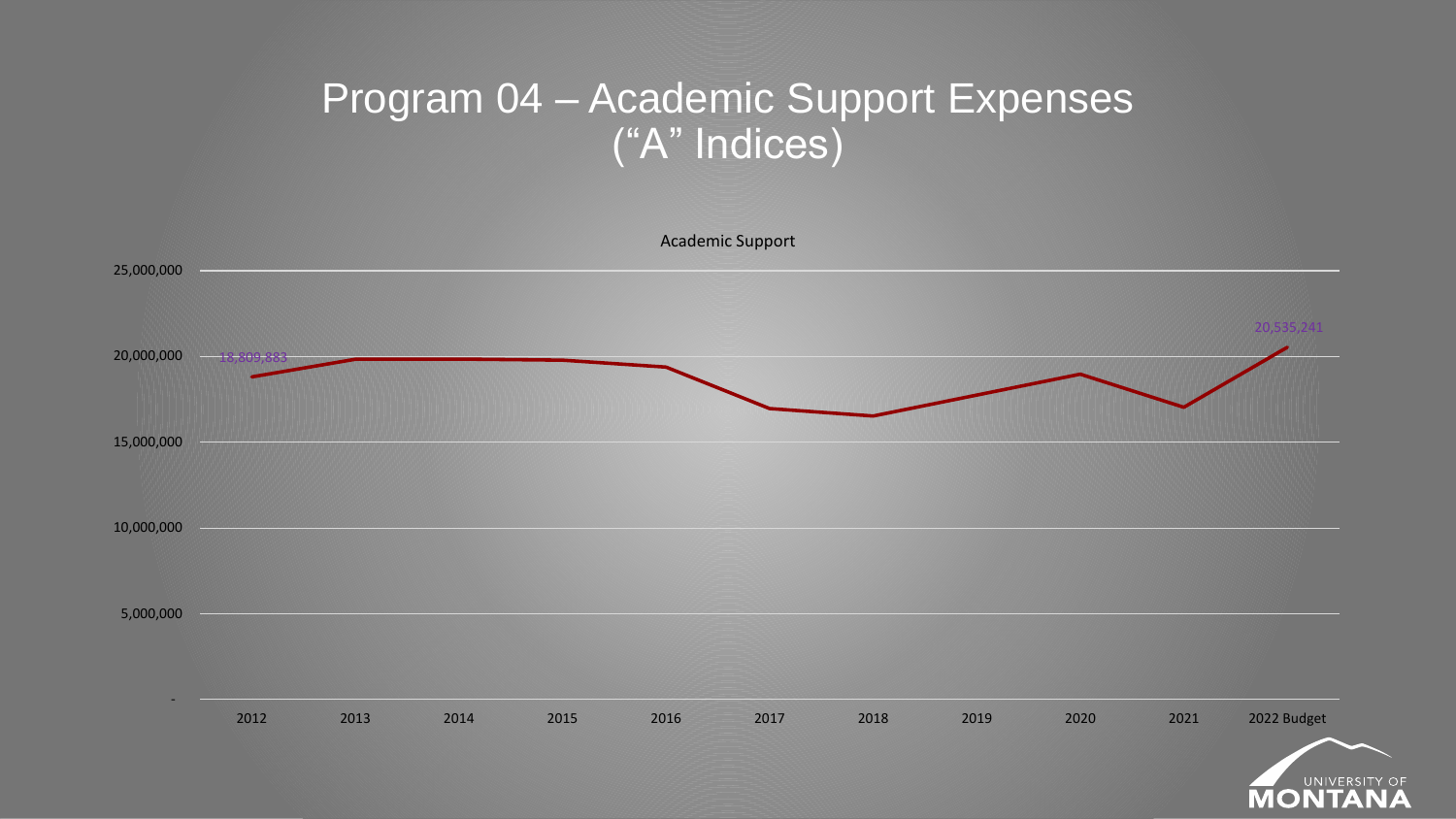### Program 05 – Student Services Expenses ("S" Indices)



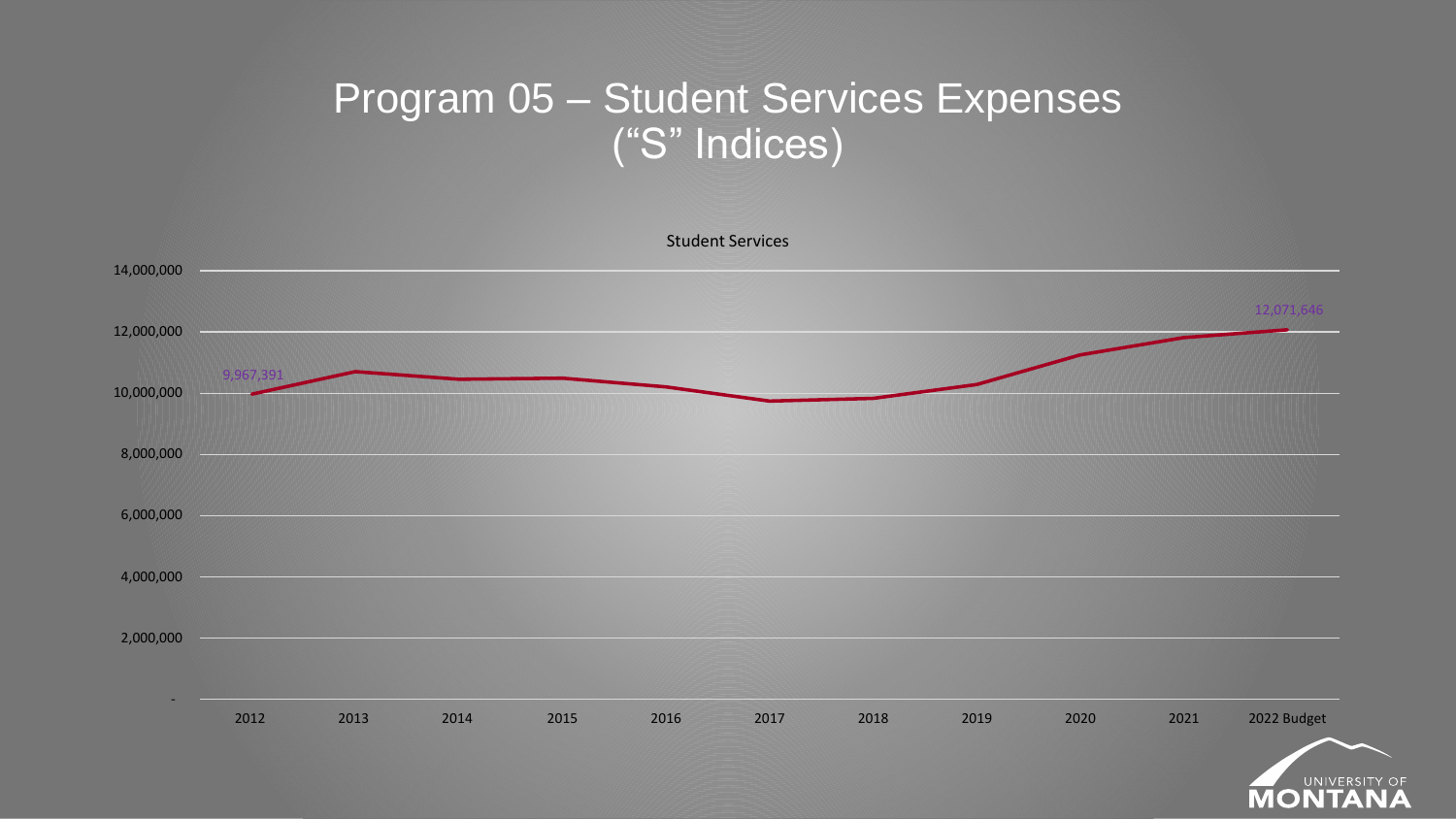### Program 06 – Institutional Support Expenses ("T" Indices)



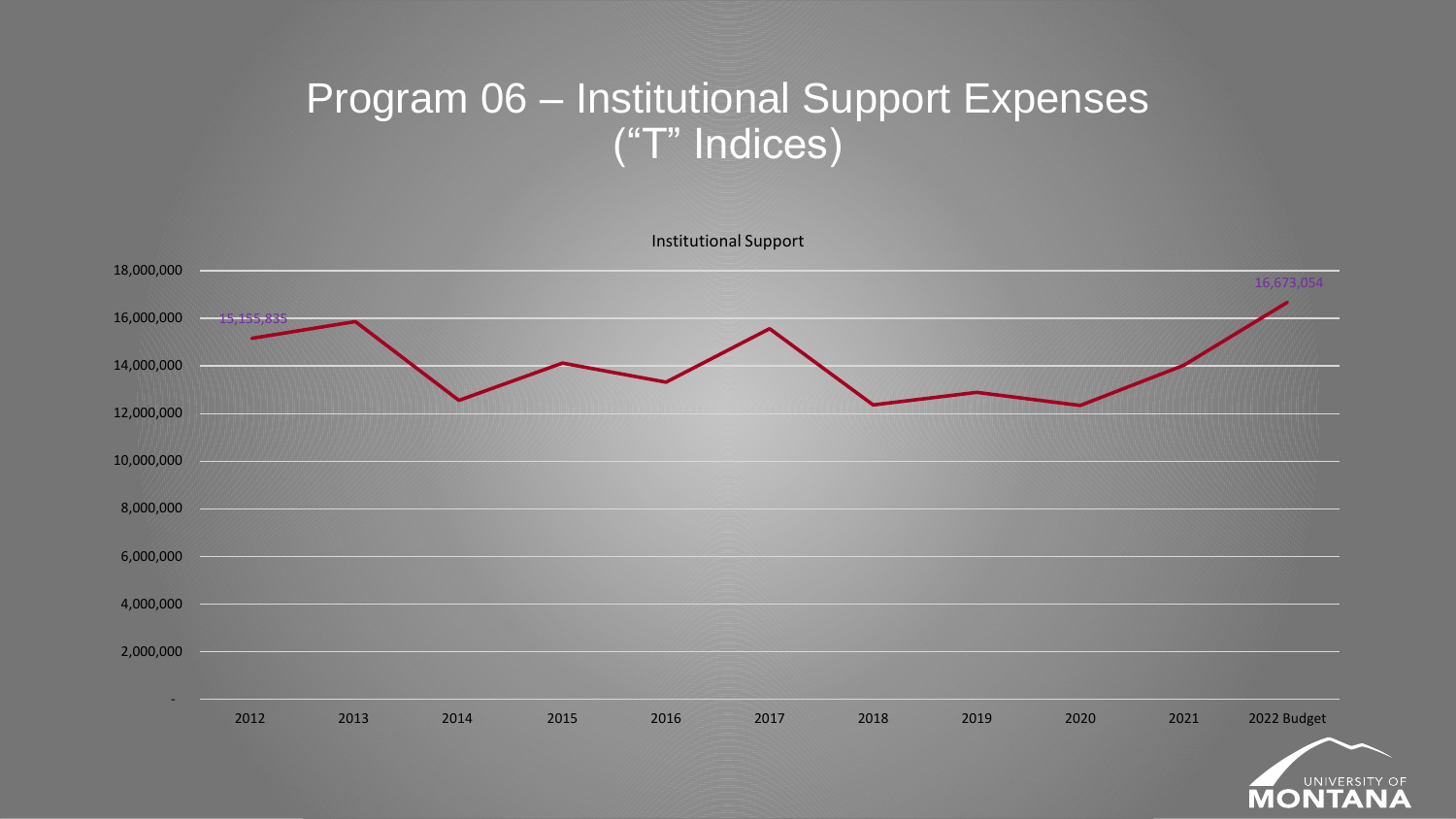#### Program 07 – Operation & Maintenance of Plant Expenses ("M" Indices)

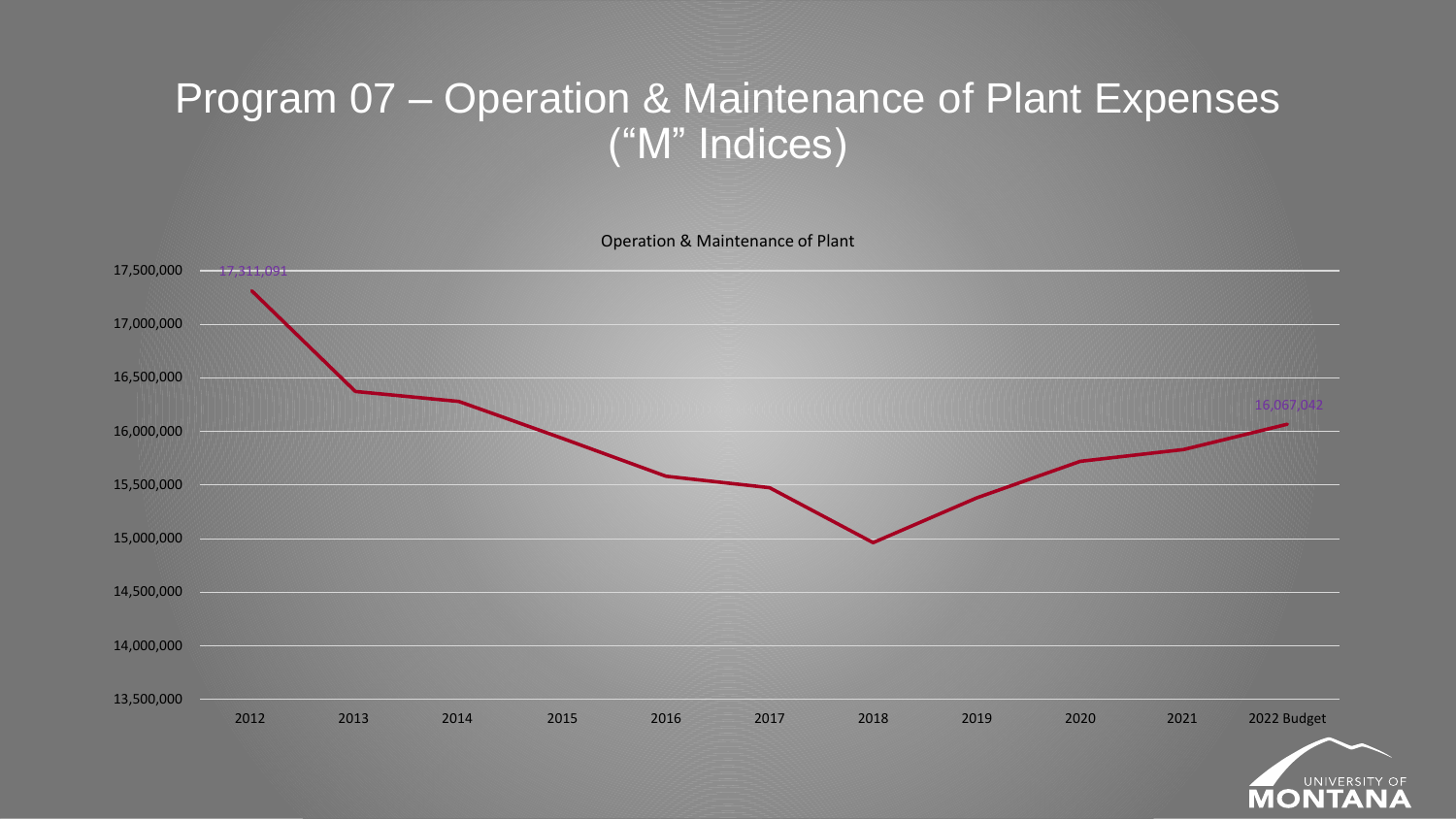#### Program 08 – Scholarships/Fellowships Expenses ("W" Indices)



UNIVERS  $\bullet$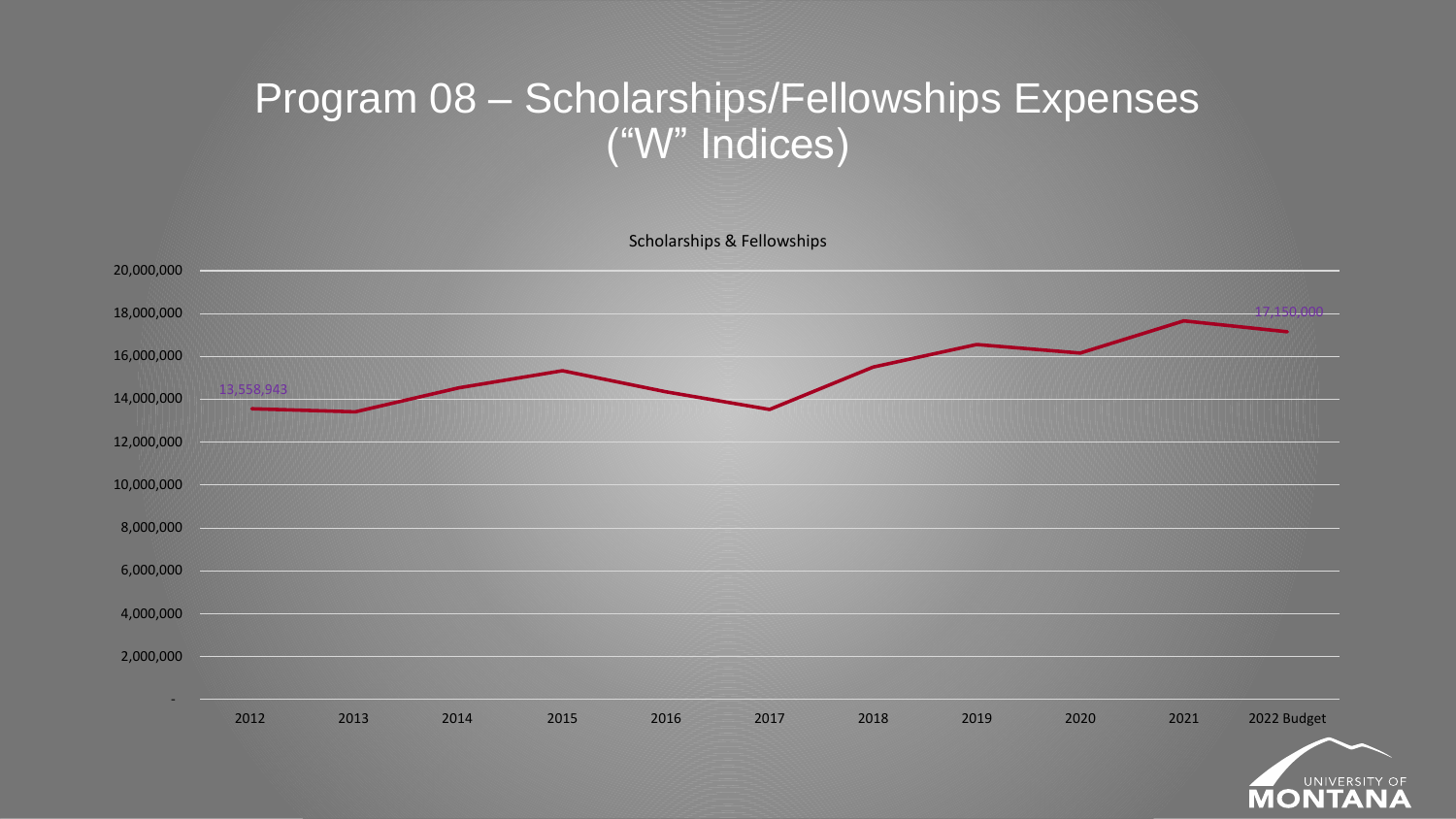# UM receives revenue for room, board and student fees. Where does that money go?

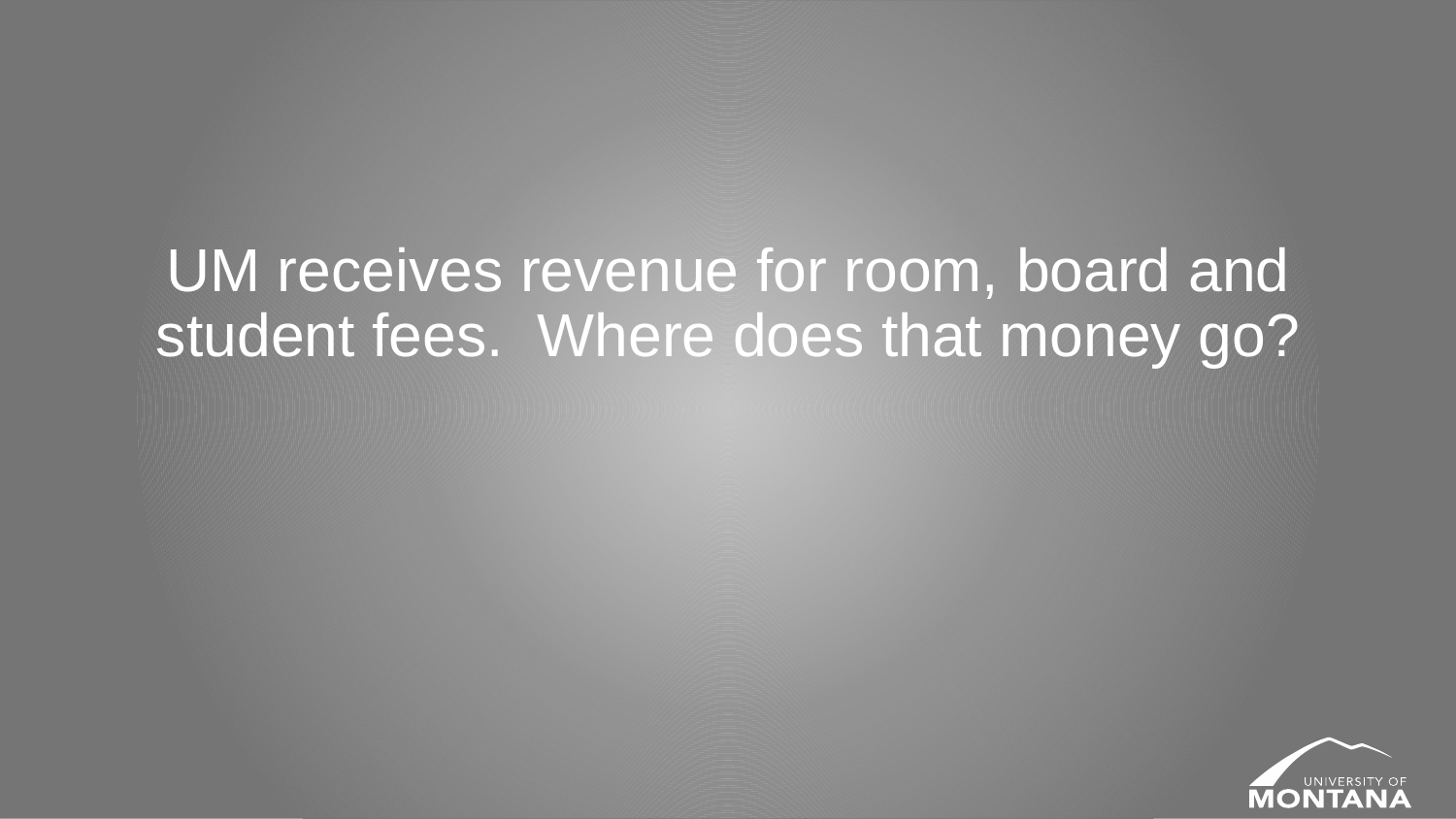### FY 2021 Actual Results – All Fund Types

|                                         |                | <b>Compensation &amp;</b> | <b>Operating &amp;</b> |                      | <b>Total</b>    | <b>Net to Fund</b> |
|-----------------------------------------|----------------|---------------------------|------------------------|----------------------|-----------------|--------------------|
|                                         | <b>Revenue</b> | <b>Benefits</b>           | <b>Capital</b>         | <b>Transfers Out</b> | <b>Expenses</b> | <b>Balance</b>     |
|                                         |                |                           |                        |                      |                 |                    |
| <b>Current Unrestricted Funds</b>       | 126,728,804    | 112,110,023               | 13,582,748             | 1,055,980            | 126,748,752     | (19, 948)          |
| <b>Restricted Funds</b>                 | 133,713,850    | 58,045,600                | 66,607,438             | 10,547,838           | 135,200,876     | (1,487,026)        |
| <b>Designated Funds</b>                 | 55,340,278     | 21,896,802                | 21,998,581             | 8,385,261            | 52,280,644      | 3,059,634          |
| <b>Auxiliary Enterprise Funds</b>       | 42,072,904     | 20,753,476                | 13,403,801             | 6,150,845            | 40,308,122      | 1,764,782          |
| Loan Funds                              | 190,415        |                           | 1,191,726              |                      | 1,191,726       | (1,001,311)        |
| <b>Endowment Funds</b>                  | (1,387,757)    |                           |                        |                      |                 | (1, 387, 757)      |
| <b>Unexpended Plant Funds</b>           | 36,722,976     | 364,760                   | 22,718,416             | 24,399,898           | 47,483,074      | (10, 760, 098)     |
| <b>Investment In Plant Funds</b>        | 50,001         |                           | 1,534,268              |                      | 1,534,268       | (1,484,267)        |
| Renewal&Replacement Funds               | 14,224,195     | 364,760                   | 9,965,382              | 6,826,920            | 17,157,062      | (2,932,867)        |
| <b>Retirement of Indebtedness Funds</b> | 7,177,423      |                           | 5,596,335              | 1,366,038            | 6,962,373       | 215,050            |
|                                         |                |                           |                        |                      |                 |                    |
| <b>Grand Total</b>                      | 411,610,003    | 207,103,355               | 168,519,322            | 50,538,822           | 426,161,499     | (14, 551, 496)     |

UNIVERSITY OF

**MONTA**